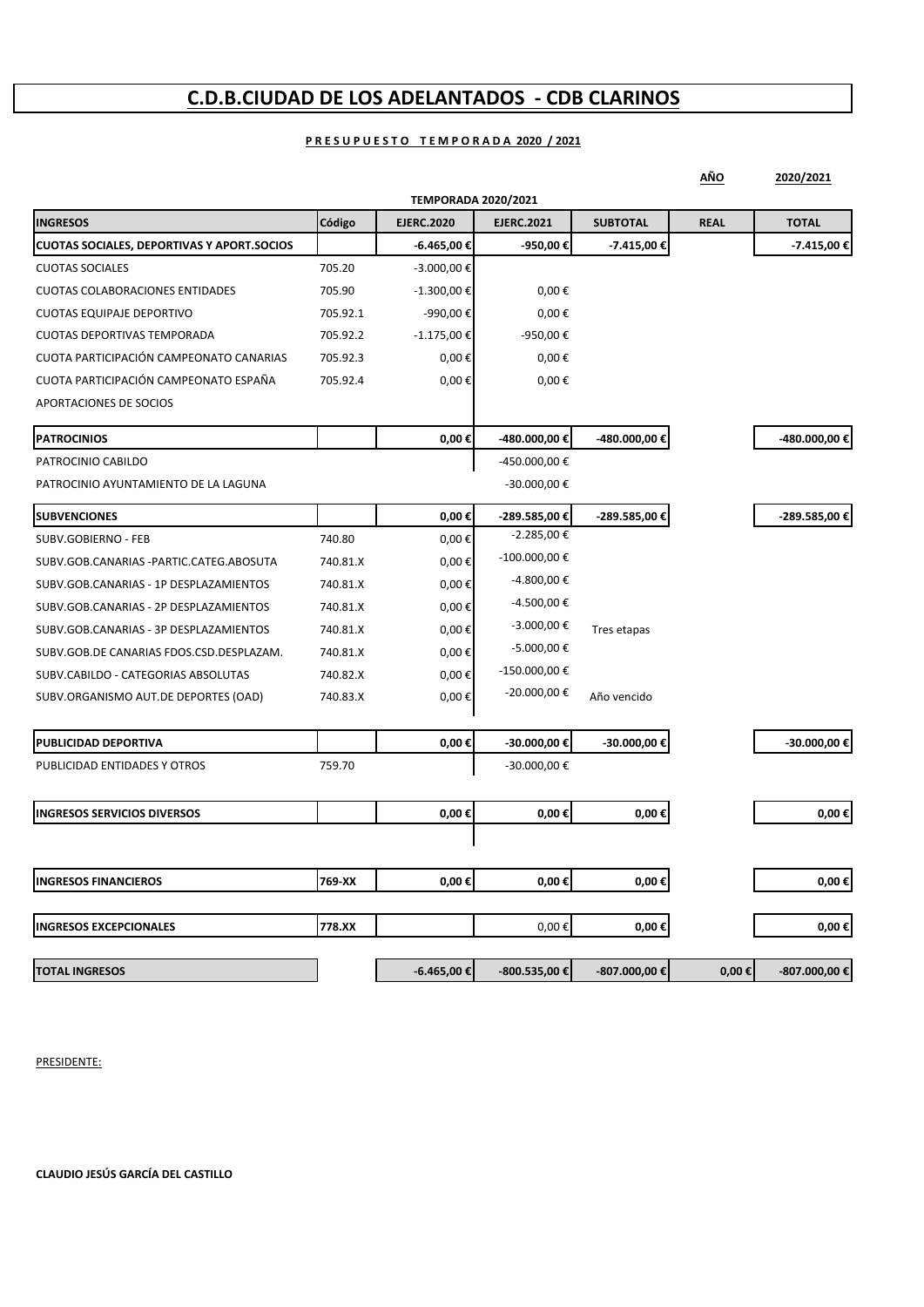### **C.D.B.CIUDAD DE LOS ADELANTADOS ‐ CDB CLARINOS**

### **P R E S U P U E S T O T E M P O R A D A 2020 / 2021**

|                                             |        |                            |              |                 | AÑO         | 2020/2021       |
|---------------------------------------------|--------|----------------------------|--------------|-----------------|-------------|-----------------|
|                                             |        | <b>TEMPORADA 2020/2021</b> |              |                 |             |                 |
| <b>GASTOS</b>                               |        | 2.019,00€                  | 2.020,00 €   | <b>SUBTOTAL</b> | <b>REAL</b> | <b>TOTAL</b>    |
| <b>ARRENDAMIENTOS Y CANONES</b>             | 621.11 | 14.451,31 €                | 14.680,00 €  | 29.131,31 €     |             | 29.131,31€      |
| ARRENDAMIENTOS Y CANONES                    | 621.10 | 14.375,00 €                | 14.680,00€   |                 |             |                 |
| CANON PAG.WEB E INTERNET                    | 621.11 | 76,31€                     | $0,00 \in$   |                 |             |                 |
| <b>SERVICIOS EXTERIORES</b>                 |        | 297.234,56€                | 320.534,13€  | 617.768,69€     |             | 617.768,69€     |
| SERVICIOS Y ASESOR.JURID.AGENTES            | 623.01 | 14.435,00 €                | 13.435,00€   |                 |             |                 |
| TRANSPORTES                                 | 624.00 | 500,00€                    | 500,00€      |                 |             |                 |
| SEGUROS DEPORTIVOS "RISKMEDIA"              | 625.00 | 2.375,00 €                 |              |                 |             |                 |
| SERVICIOS BANCARIOS                         | 626.00 | 1.250,00€                  | 1.150,00 €   |                 |             |                 |
| PUBLICIDAD Y PROPAGANDA                     | 627.00 | 2.000,00 €                 | 3.000,00 €   |                 |             |                 |
| <b>SUMINISTROS</b>                          | 628.00 | 1.200,00€                  | 1.400,00 €   |                 |             |                 |
| OTROS SERVICIOS CORPORATIVOS                | 629.00 | 4.200,00 €                 | 5.900,00 €   |                 |             |                 |
| FEB- CUOTAS, LICENCIAS, ARBITRAJES Y OTROS  | 629.01 | 30.000,00€                 | 10.000,00 €  |                 |             |                 |
| FCB- CUOTAS, LICENCIAS, ARBITRAJES Y OTROS  | 629.02 | $0,00 \in$                 | 9.000,00€    |                 |             |                 |
| FIBT- CUOTAS, LICENCIAS, ARBITRAJES Y OTROS | 629.03 | $0,00 \in$                 | 12.000,00 €  |                 |             |                 |
| MAT.OFIC.Y CONSUM.(FOLIOS-TONER-TAMB)       | 629.99 | 1.000,00€                  | 3.000,00 €   |                 |             |                 |
| COLABORACIONES EQUIPO TÉCNICO Y PERSONAL    | 650.10 | 180.274,56€                | 191.149,13 € |                 |             |                 |
| VIAJES, DESPLAZAMIENTOS Y ESTANCIAS         | 653.XX | 60.000,00 €                | 70.000,00 €  |                 |             |                 |
| TRIBUTOS (I.B.I.)                           | 630.XX | 0,00€                      |              | $0,00 \in$      |             | 0,00€           |
|                                             |        |                            |              |                 |             |                 |
| <b>COLABORADORE S</b>                       |        | 79.500,00€                 | 79.500,00€   | 159.000,00€     |             | 159.000,00€     |
| <b>SUELDOS Y SALARIOS</b>                   | 640.XX | 50.500,00€                 | 50.500,00€   |                 |             |                 |
| SEGURIDAD SOCIAL A CGO.DE LA EMPRESA        | 642.XX | 29.000,00 €                | 29.000,00 €  |                 |             |                 |
| OTROS GASTOS SOCIALES                       | 649.00 | 0,00€                      | 0,00€        |                 |             |                 |
| <b>GASTOS FINANCIEROS</b>                   | 669.XX | 480,00€                    | 620,00€      | 1.100,00€       |             | 1.100,00€       |
|                                             |        |                            |              |                 |             |                 |
| <b>GASTOS EXCEPCIONALES</b>                 | 678.XX |                            | $0,00 \in$   | $0,00\in$       |             | 0,00 $\epsilon$ |
| <b>TOTAL GASTOS</b>                         |        | 391.665,87€                | 415.334,13€  | 807.000,00€     | $0,00 \in$  | 807.000,00 €    |
| <b>RESULTADO DIF.INGRESOS / GATOS</b>       |        | 385.200,87€                | -385.200,87€ | $0,00 \in$      |             | 0,00 €          |
| <b>RESULTADO EJERCICIO</b>                  |        | 385.200,87€                | -385.200,87€ | $0,00 \in$      |             | $0,00 \in$      |
|                                             |        |                            |              |                 |             |                 |

PRESIDENTE: